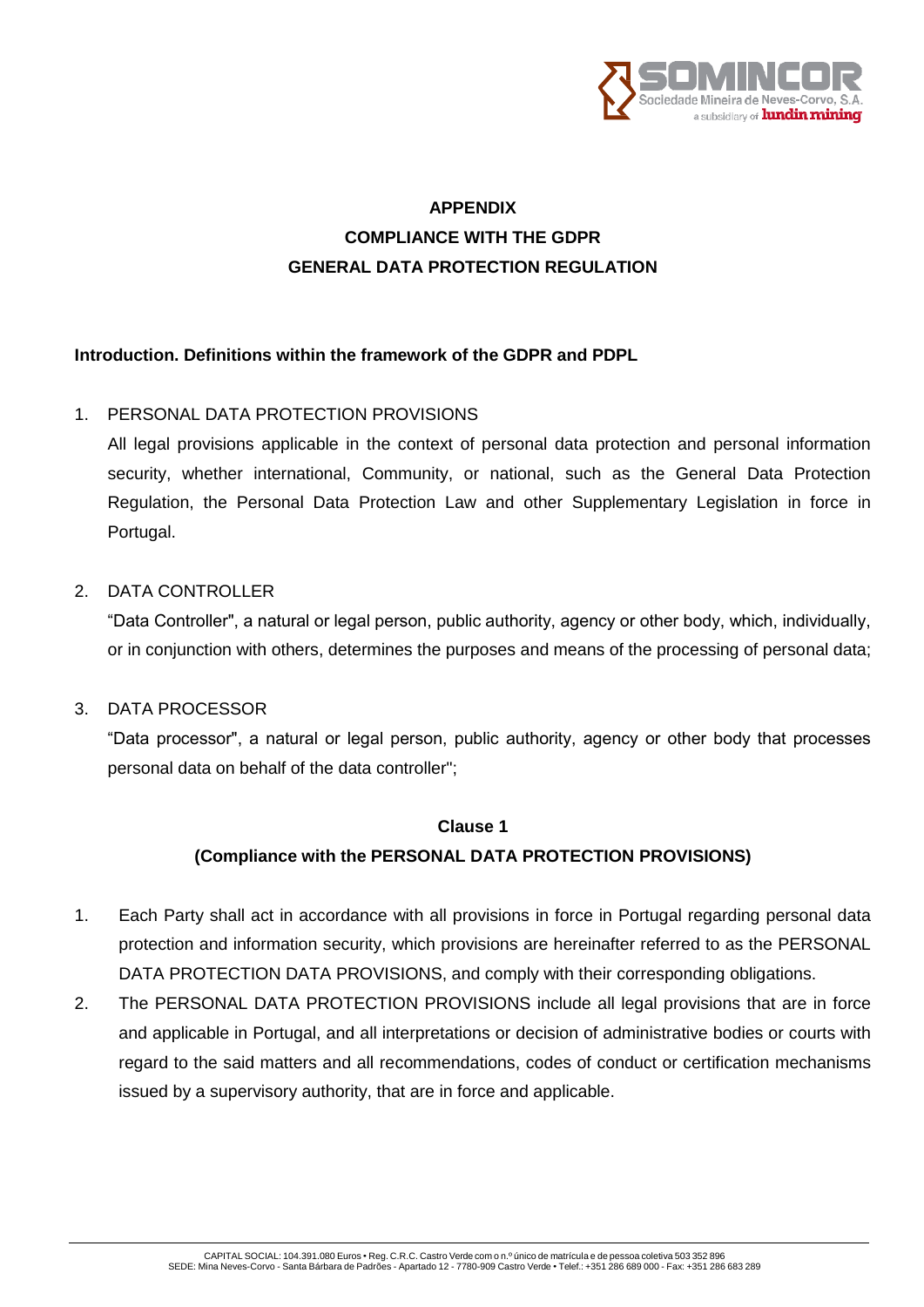

#### **Clause 2**

### **(Data controller and data processor)**

Both parties agree, within the framework of the Contract concluded between the Parties that in matters of personal data protection and information security, SOMINCOR shall be the DATA CONTROLLER and Supplier shall be the DATA PROCESSOR, in accordance with the definitions in and general terms of the PERSONAL DATA PROTECTION PROVISIONS.

#### **Clause 3**

### **(Technical and organisational measures)**

The DATA PROCESSOR shall implement and execute appropriate technical and organisational measures in such a way that the processing complies with the requirements of the PERSONAL DATA PROTECTION PROVISIONS, and shall ensure the protection of the rights of data subjects and bear the cost of the implementation of the said measures, as an integral part of the services that fall within the scope of the Contract.

## **Clause 4 (Subcontracting)**

- 1. The DATA PROCESSOR is not authorised to engage another data processor without the prior specific or general authorisation in writing of the data controller.
- 2. In the event that a written general authorisation has been granted, the DATA PROCESSOR shall give notice to the data controller of all intended alterations in terms of any increase in the number of other data processors, or the replacement thereof, and give the data processor the opportunity to oppose the said alterations.
- 3. In the event that the DATA PROCESSOR engages another data processor to carry out specific data processing operations on behalf of the data controller, the same data protection obligations as are stipulated by this Appendix shall be imposed on the said other data processor, by contract, or by some other act of law pursuant to the law of the European Union or its Member States, and guarantees shall be provided by the said other data processor to ensure that it will comply with the obligations in the PERSONAL DATA PROTECTION PROVISIONS.
- 4. In the event that the DATA PROCESSOR engages another data processor to carry out specific data processing operations on behalf of the data controller, and the said other data processor fails to comply with its data protection obligations, the first data processor shall remain fully liable to the data controller for compliance with the obligations of the said other data processor.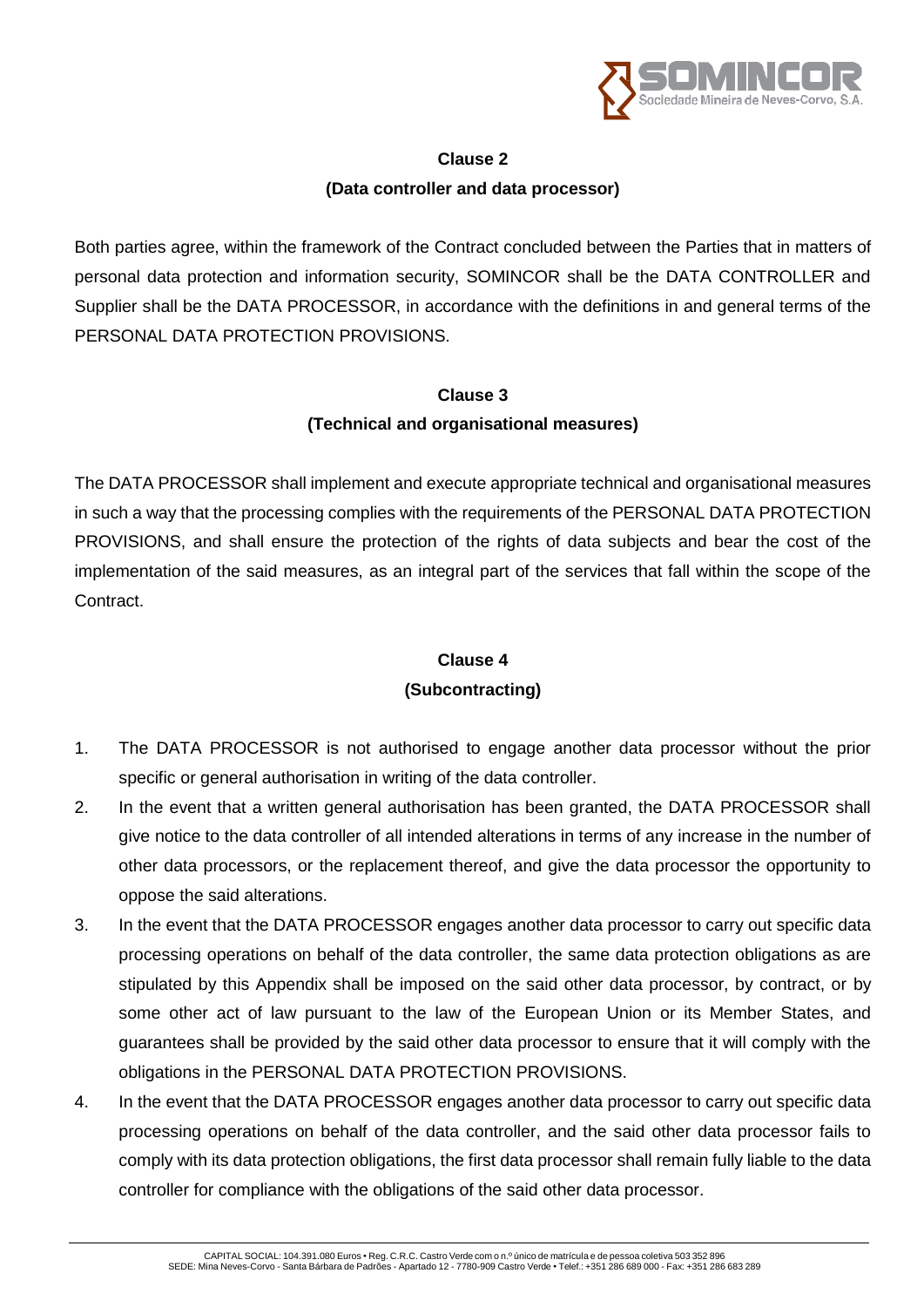

5. In the event that the DATA PROCESSOR engages another data processor to carry out specific data processing operations on behalf of the data controller, the corresponding contract shall be in writing, including in an electronic format.

## **Clause 5 (Binding obligations)**

The processing of personal data in the context of data controller / data processor relations between the parties is subject to this Appendix.

#### **Clause 6**

### **(Circulation and transfer of personal data)**

The DATA PROCESSOR is not authorised, without the prior specific or general authorisation, in writing, of the data controller, subject also, in the case of general authorisations, to compliance with the corresponding instructions, to transfer personal data to third parties, including data transfers to third countries or international organisations, unless obliged to do so by EU Law, or by the law of the Member State to which it is subject, when it shall give notice to the data controller of the said legal requirement prior to the processing, unless the law prohibits such notice for important public interest reasons.

### **Clause 7 (Confidentiality Commitment)**

The DATA PROCESSOR shall ensure that the staff, employees or persons authorised to process personal data have given a confidentiality undertaking, or are subject to appropriate legal obligations with regard to confidentiality;

## **Clause 8 (Security measures)**

1. The DATA PROCESSOR shall take all appropriate technical and organisational measures to ensure a level of security that is appropriate in terms of the risk, taking into consideration the most advanced techniques, the implementation costs and the nature, scope, context and purposes of the processing, together with the risks and the probability and variable seriousness thereof in terms of the rights and freedoms of natural persons.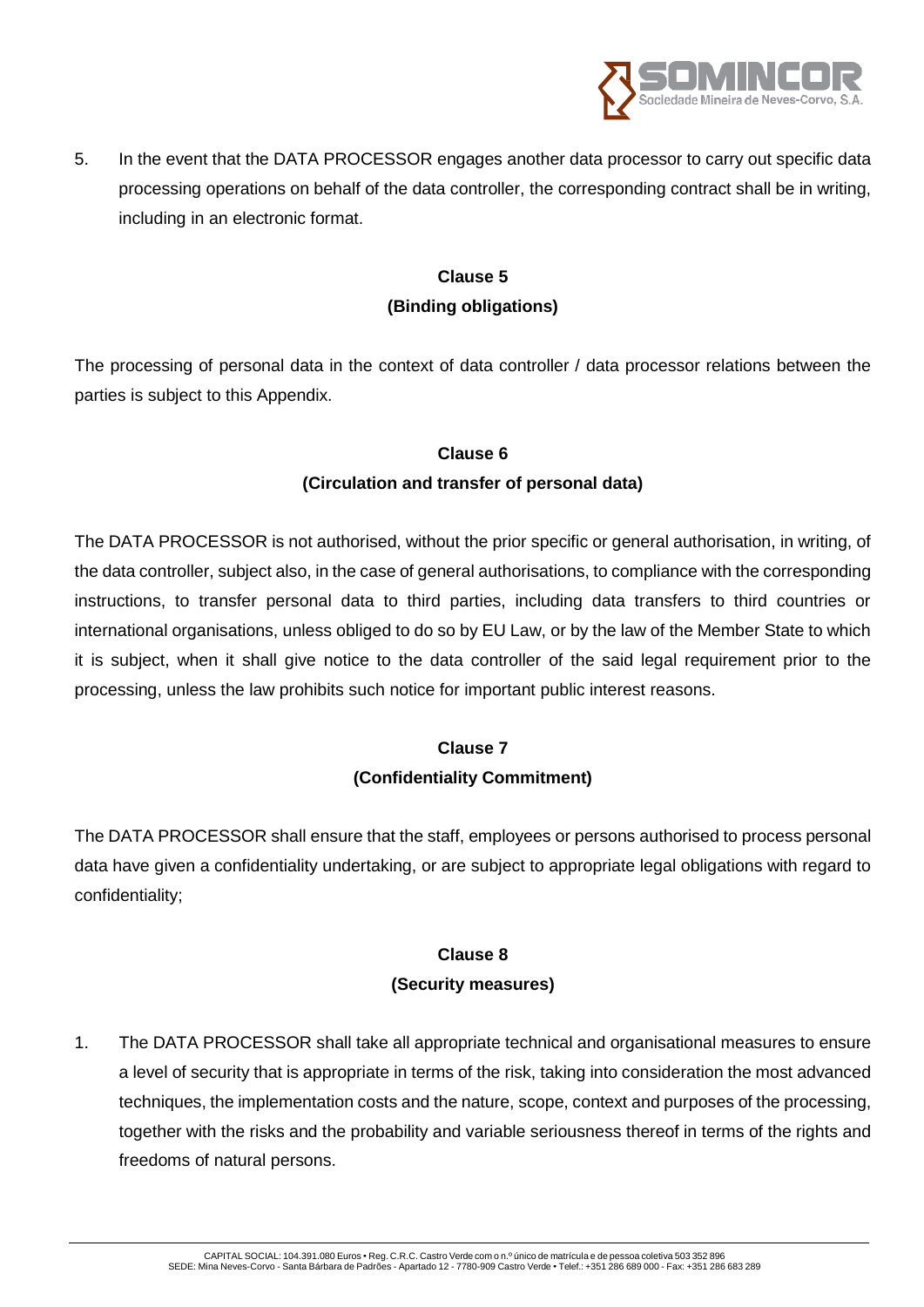

- 2. The DATA PROCESSOR shall, inter alia, apply such of the following measures as is most appropriate:
	- a) pseudonymisation and encryption of personal data;
	- b) measures to ensure the permanent confidentiality, integrity, availability and resilience of the processing systems and services;
	- c) measures to restore the availability of and access to personal data in a timely manner in the event of physical or technical incidents;
	- d) procedures for the regular testing, assessment and evaluation of the effectiveness of the technical and organisational measures in the guaranteeing of processing security.
- 3. The DATA PROCESSOR shall assess the adequacy of the security level, taking into consideration the risks involved in the data processing it is carrying out.
- 4. The DATA PROCESSOR shall implement all measures necessary in order to prevent the accidental or unlawful destruction, loss or alteration, disclosure or unauthorised accessing of personal data transferred, stored or subject to any other type of processing type within the context of the agreement.

#### **Clause 9**

#### **(Compliance by staff and employees)**

- 1. The DATA PROCESSOR shall ensure that the activities of all its staff and employees are in accordance with the PERSONAL DATA PROTECTION PROVISIONS.
- 2. The DATA PROCESSOR shall ensure the implementation of the security measures necessary for the said compliance and shall make confidentiality agreements, in the form of contracts in writing, with the said staff or employees.
- 3. Whenever necessary in order to carry out personal data processing pursuant to the agreement, the DATA PROCESSOR shall ensure the consent of all its staff and employees, in accordance with the PERSONAL DATA PROTECTION PROVISIONS.
- 4. The DATA PROCESSOR shall take such measures as are deemed appropriate in order to ensure the reliability of the processing of personal data by its staff and employees, and shall be responsible for the appropriate training thereof in order to ensure that their activity is in accordance with the PERSONAL DATA PROTECTION PROVISIONS.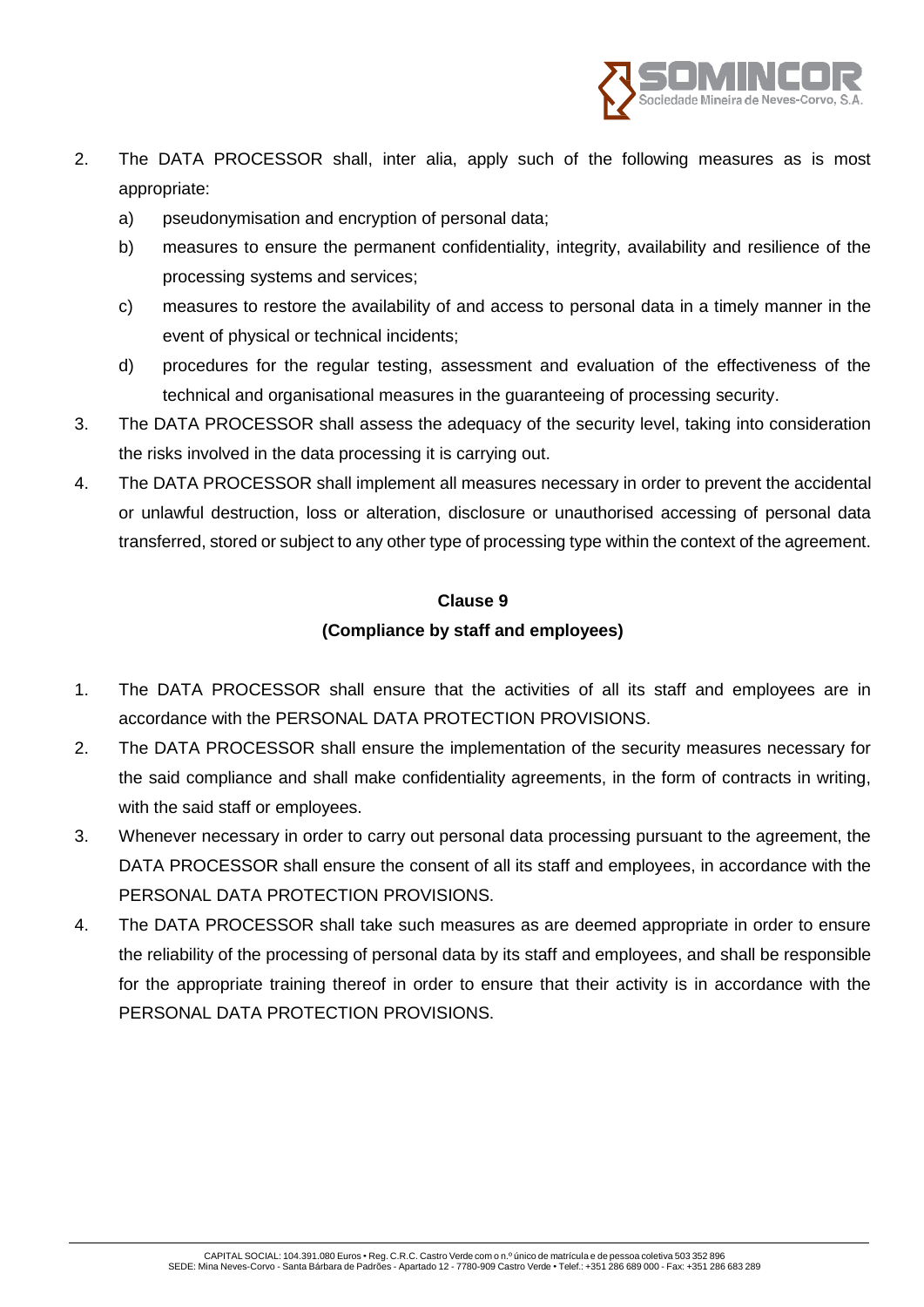

## **Clause 10 (Assistance to the data controller)**

- 1. Assistance in the response to the exercise of data subjects' rights:
	- Taking the nature of the processing into consideration, the DATA PROCESSOR shall assist the data controller, via appropriate technical and organisational measures, in order to enable the data controller to comply with its obligation to respond to applications made by data subjects in order to exercise their personal data protection rights, as provided in the PERSONAL DATA PROTECTION PROVISIONS, by recording and giving notice to the data controller, within two business days, of all applications made by data subjects, whether the same are complaints or any other applications related the parties' obligations with regard to compliance with the PERSONAL DATA PROTECTION PROVISIONS.
- 2. Assistance in the notification or communication of personal data breaches: In the light of the nature of the processing and information at its disposal, the DATA PROCESSOR shall assist the data controller in order to ensure compliance by the data controller with the obligations provided in the PERSONAL DATA PROTECTION PROVISIONS with regard to the notifications or communication of personal data breaches.
- 3. Assistance in the implementation of impact assessments: In the light of the nature of the processing and information at its disposal, the DATA PROCESSOR shall assist the data controller in order to ensure compliance by the data controller with the obligations provided in the PERSONAL DATA PROTECTION PROVISIONS with regard to the conduct of assessments of the impact of the processing operations contemplated on personal data protection.
- 4. Assistance in the conduct of prior consultations: In the light of the nature of the processing and information at its disposal, the DATA PROCESSOR shall assist the data controller in order to ensure compliance by the data controller with the obligations provided in the PERSONAL DATA PROTECTION PROVISIONS with regard to prior consultations of the supervisory authorities.

## **Clause 11 (Data retention)**

1. The DATA PROCESSOR shall comply with the time limits imposed by the PERSONAL DATA PROTECTION PROVISIONS with regard to the retention of personal data, and shall comply with the general or special instructions given by the data controller regarding the same.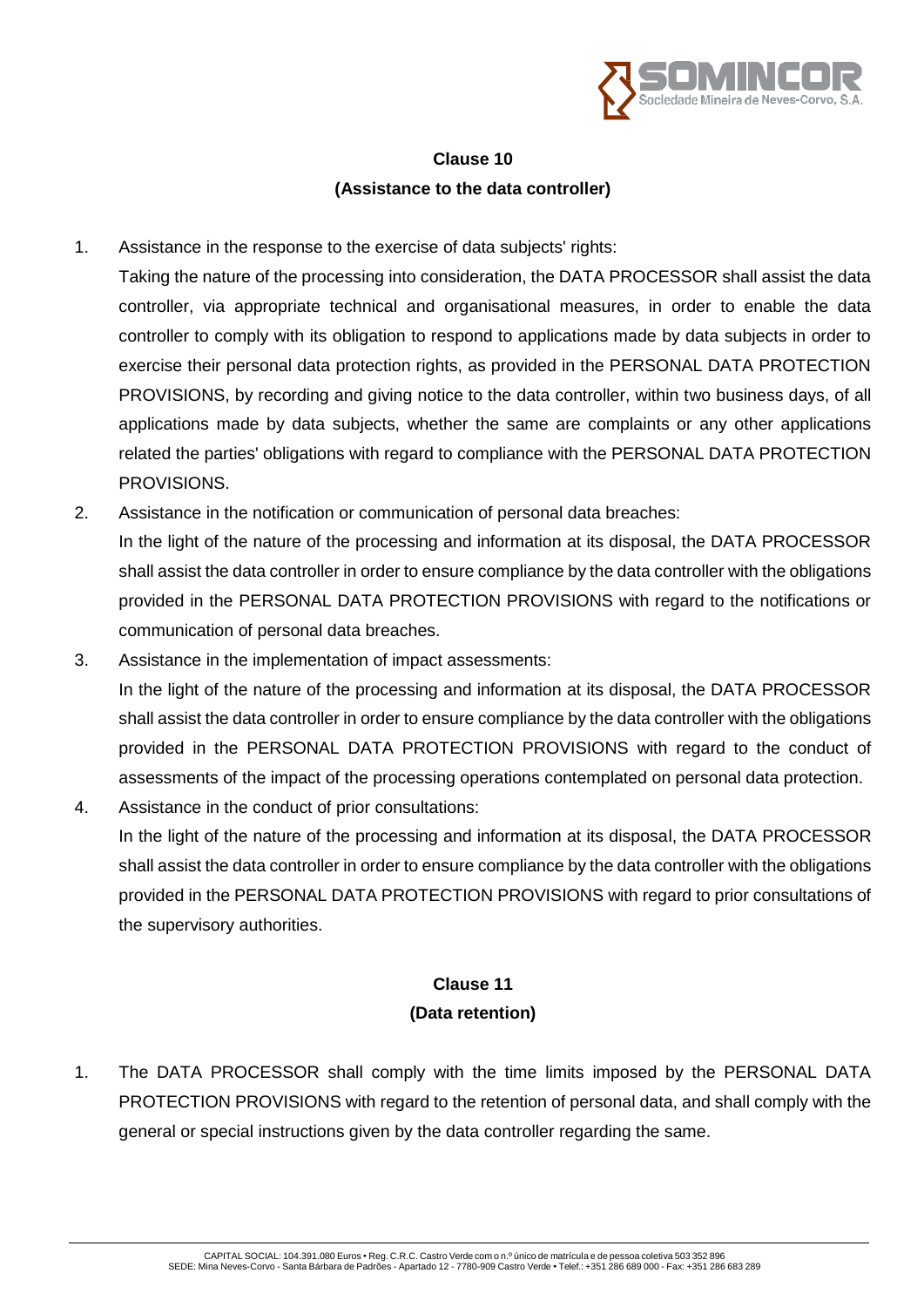

2. Depending on the decision of the data controller, the DATA PROCESSOR shall erase all personal data, or return the same to the data controller, after the conclusion of the supply of services related to the processing thereof, and erase all existing copies, unless the retention of the data is required pursuant to EU law or the law of the Member States.

## **Clause 12 (Duty to provide information)**

- 1. The DATA PROCESSOR shall provide the data controller with all information necessary in order to prove compliance with the obligations provided in the PERSONAL DATA PROTECTION PROVISIONS with regard to personal data protection and information security.
- 2. The DATA PROCESSOR shall particularly give immediate notice to the data controller, if any instruction is, in its opinion, contrary to the Contract or this Appendix, or other provisions of EU law or of the law of the Member States with regard to data protection.

# **Clause 13**

## **(Audits and inspections)**

The DATA PROCESSOR shall permit or facilitate all audits or inspections, conducted by the data controller, or by an auditor instructed by the data controller, which are deemed to be necessary in the context of the agreement, and assumes the liability to pay the increased costs associated with the said audits or inspections, whenever it is solely responsible for the non-conformances detected.

### **Clause 14**

### **(Processing under the authority of the data controller)**

The DATA PROCESSOR, or any person acting under its authority, that has access to personal data, shall not process the said data other than on the instruction of the data controller, save when the DATA PROCESSOR is required to process the same pursuant to EU law or the law of the Member States.

### **Clause 15**

### **(Records of processing activities)**

1. The DATA PROCESSOR and, where appropriate, its representatives or data processor subcontractors, shall keep a record of all categories of processing activities carried out on behalf of the data controller.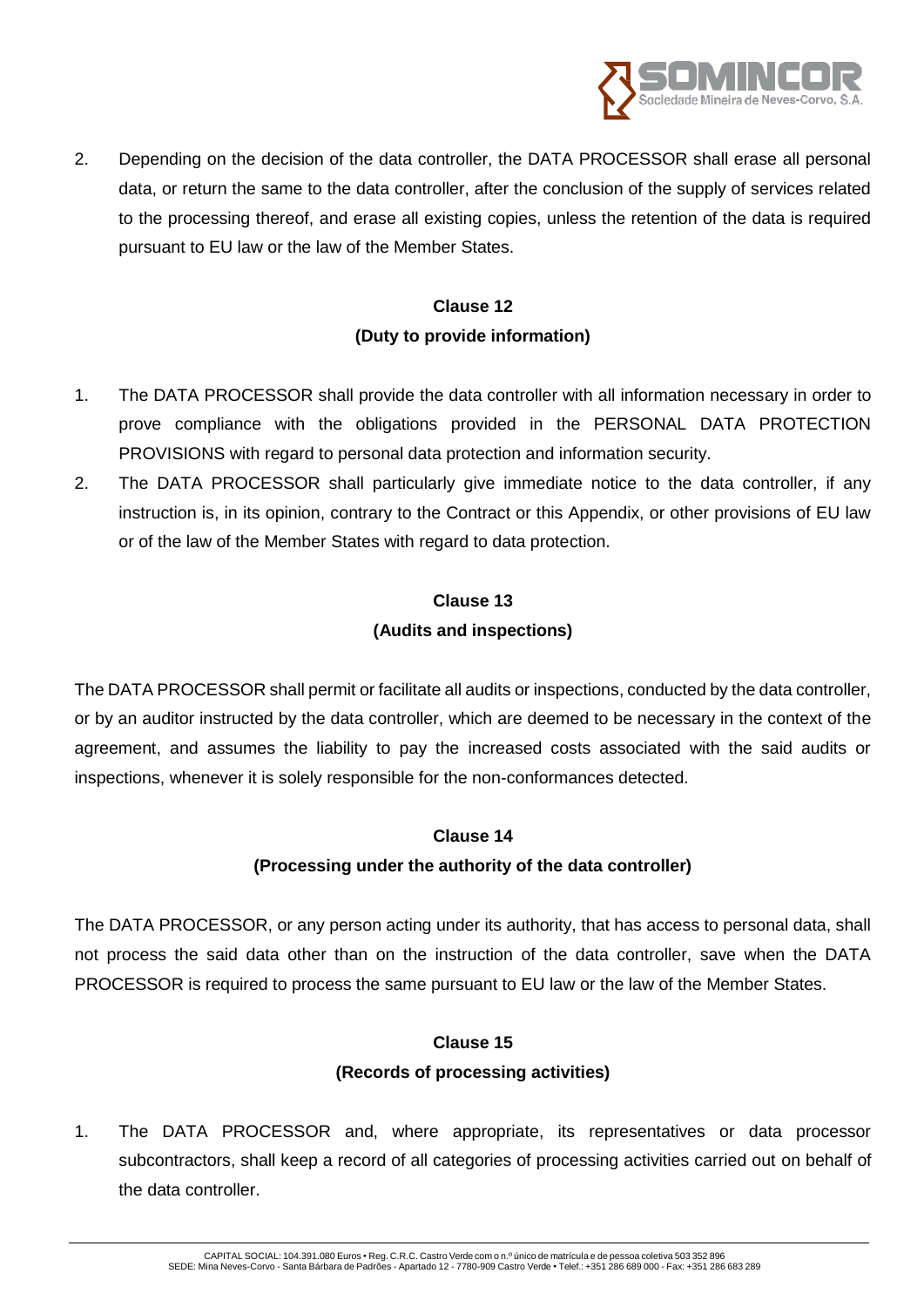

- 2. The said record shall include:
	- a) The name and contacts of the DATA PROCESSOR or its data processor subcontractors, and, if the case, of the representative of the data controller or the subcontractor, and of the data protection officer;
	- b) The categories of personal data processed on behalf of each data controller;
	- c) If applicable, transfers of personal data to third countries or international organisations, including the identification of the said third countries or international organisations, and, in the case of the transfers referred to in Article 49(1), second paragraph, of the GDPR, the documentation that proves the existence of the appropriate guarantees;
	- d) If possible, a general description of the technical and organisational security measures referred to in Article 32(1) of the GDPR.
- 3. The record shall be in writing, including in electronic format.
- 4. The DATA PROCESSOR and, if any, its subcontractors, shall make the record available to the data controller and the supervisory authority, on request, in accordance with the PERSONAL DATA PROTECTION PROVISIONS.

## **Clause 16 (Duty of co-operation)**

The DATA PROCESSOR shall cooperate with the data controller whenever there is a need to respond to the requests of the supervisory authority, within the ambit of the performance of its duties.

#### **Clause 17**

#### **(Duty to notify personal data breaches)**

- 1. The DATA PROCESSOR shall implement a personal data and information security incident management system.
- 2. In the event of any personal data breach, the DATA PROCESSOR shall give notice thereof to the data controller, without undue delay and, whenever possible, within 12 hours of being aware thereof, unless the personal data breach is not such as will give rise to a risk to the rights and freedoms of natural persons.
- 3. If notice is not given within 12 hours, it shall be accompanied by a statement of the reasons for the delay.
- 4. The said notice shall, at least:
	- a) Describe the nature of the personal data breach, including, if possible, the categories and approximate number of data subjects affected, and the categories and the approximate number of personal data records in question;